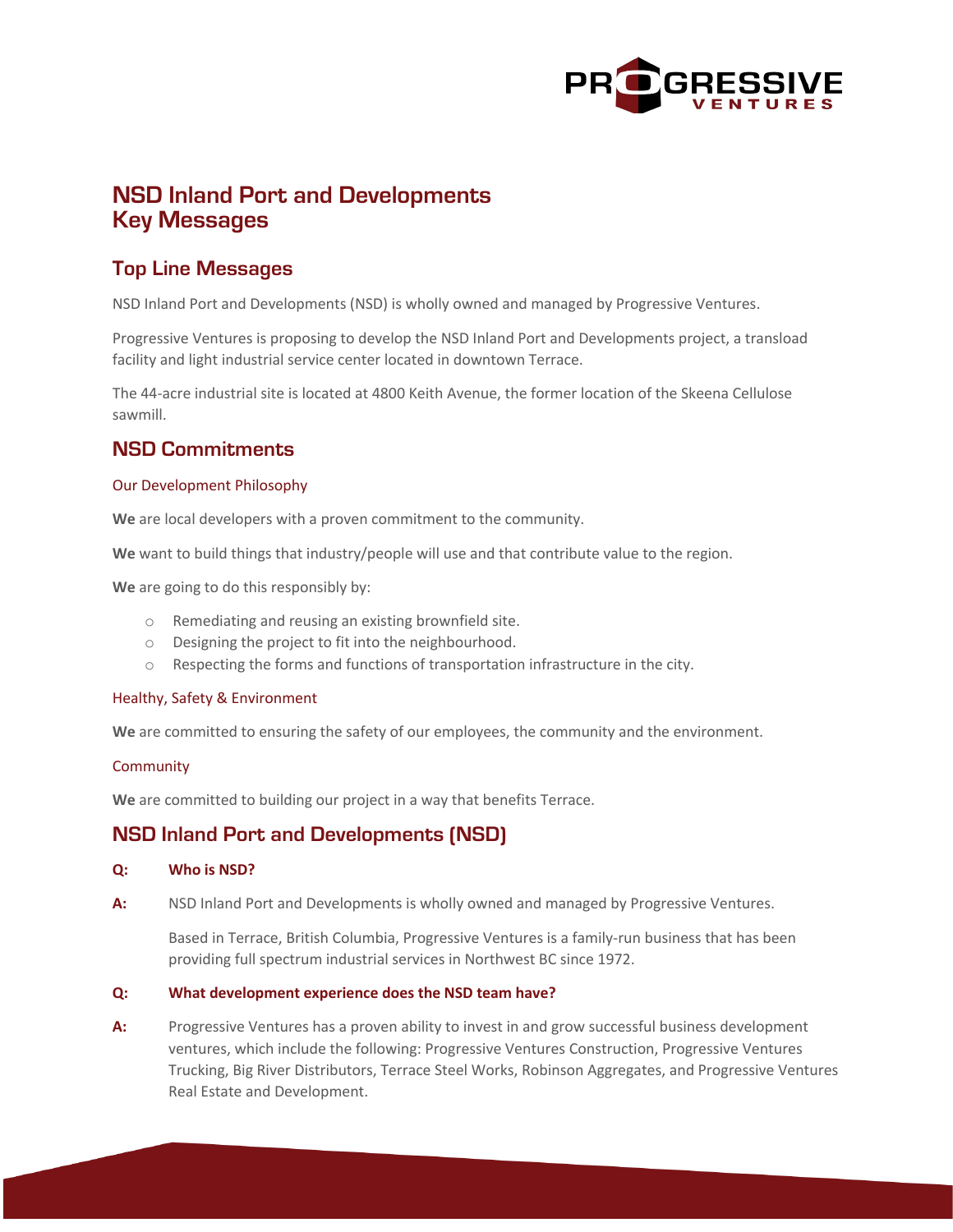

# **NSD Inland Port and Developments Q&As**

## **NSD Inland Port and Developments**

The NSD Inland Port and Developments project consists of 2 key components:

- A new transload facility
- Mixed-use commercial, light industrial or institutional properties available for development.

#### **Q: What is the size of the transload facility?**

**A:** The transload facility is 28 acres.

#### **Q: How many trains do you expect to arrive daily?**

**A:** To be determined, client commitments pending rezoning.

#### **Q: When will the subdivided lots be available to development?**

**A:** We anticipate the properties available for sale and development by Fall 2020.

### **Why Terrace?**

- The project will build upon Terrace's reputation as the service hub for Northwest BC and facilitate the region's ability to do business efficiently with trade partners around the world.
- Terrace is recognized as an industrial town that has an established workforce and supporting businesses.
- The project will add value to existing industrial lands by providing an important connection between different modes of transportation.
- The project will contribute important industrial land tax revenue and employment opportunities for the benefit of the community.
- The project is leveraging the major projects that are under development or are proposed for the region.

#### **Q: When did Progressive Ventures purchase the 4800 Keith Avenue property?**

**A:** Progressive Ventures purchased the 42-acre lot in 2019. Progressive Ventures secured an additional 2-acre lot in Spring 2020.

## **Key Components**

#### Transload Facility

- The transload facility will be used to store:
	- o Rail cars
	- o Transload containers
	- o Bulk materials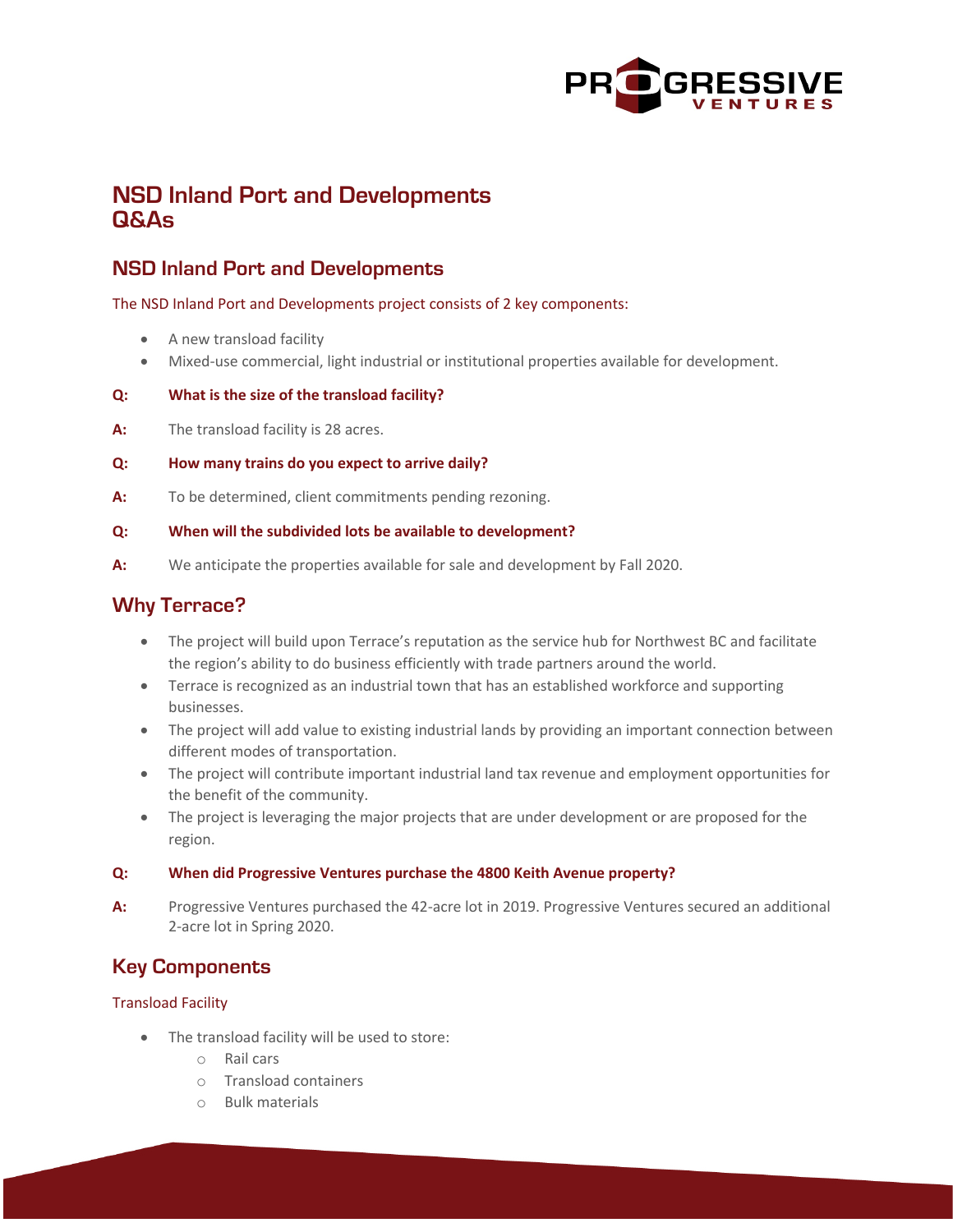

- The transload facility will also accommodate activities such as:
	- o Container stuffing and de-stuffing
	- o Container storage
	- o Logistics management
	- o Cross-docking
	- o Other transport related services
- Transload facility is located on previously disturbed land (brownfield site), the former location of the Skeena Cellulose sawmill.
- The facility is connected to the CN mainline

#### Key Transload Facility Requirements:

- Flat site (less than 1% grade), connected to the CN mainline.
- Capacity to receive and store approximately 100 rail cars
- Railyard located next to major trucking route.

#### **Q: What types of products will come through the transload facility?**

- **A:** Containers, bulk mineral concentrates, project cargoes, fuel, raw materials for manufacturing, finished goods for export, etc.
- **Q: Will the transload facility increase the amount of train traffic at the Kenney and Frank crossings?**
- **A:** Our facility will alleviate train blockages as it provides additional railyard space to an already very crowded Terrace yard.

#### **Q: With the transload facility located in downtown Terrace, how do you plan to mitigate the noise/visual quality of the facility?**

**A:** The ring of mixed-use commercial, light industrial or institutional properties will create a noise and visual buffer around the facility.

#### **Q: When will construction of the transload facility/railyard begin?**

**A:** We anticipate construction of the railyard to begin in Spring 2021.

#### **Q: When will the transload facility be operational?**

**A:** We anticipate the transload facility to be operational by fall 2021.

#### Mixed-Use Lots

- The additional lands along Keith Avenue/Kenney Street will be developed into commercial, light industrial or institutional properties.
- The properties will create a buffer around the transload facility to protect the neighborhood character.
- The properties will provide new space for complimentary local businesses to establish themselves and support the major projects in Terrace and surrounding areas.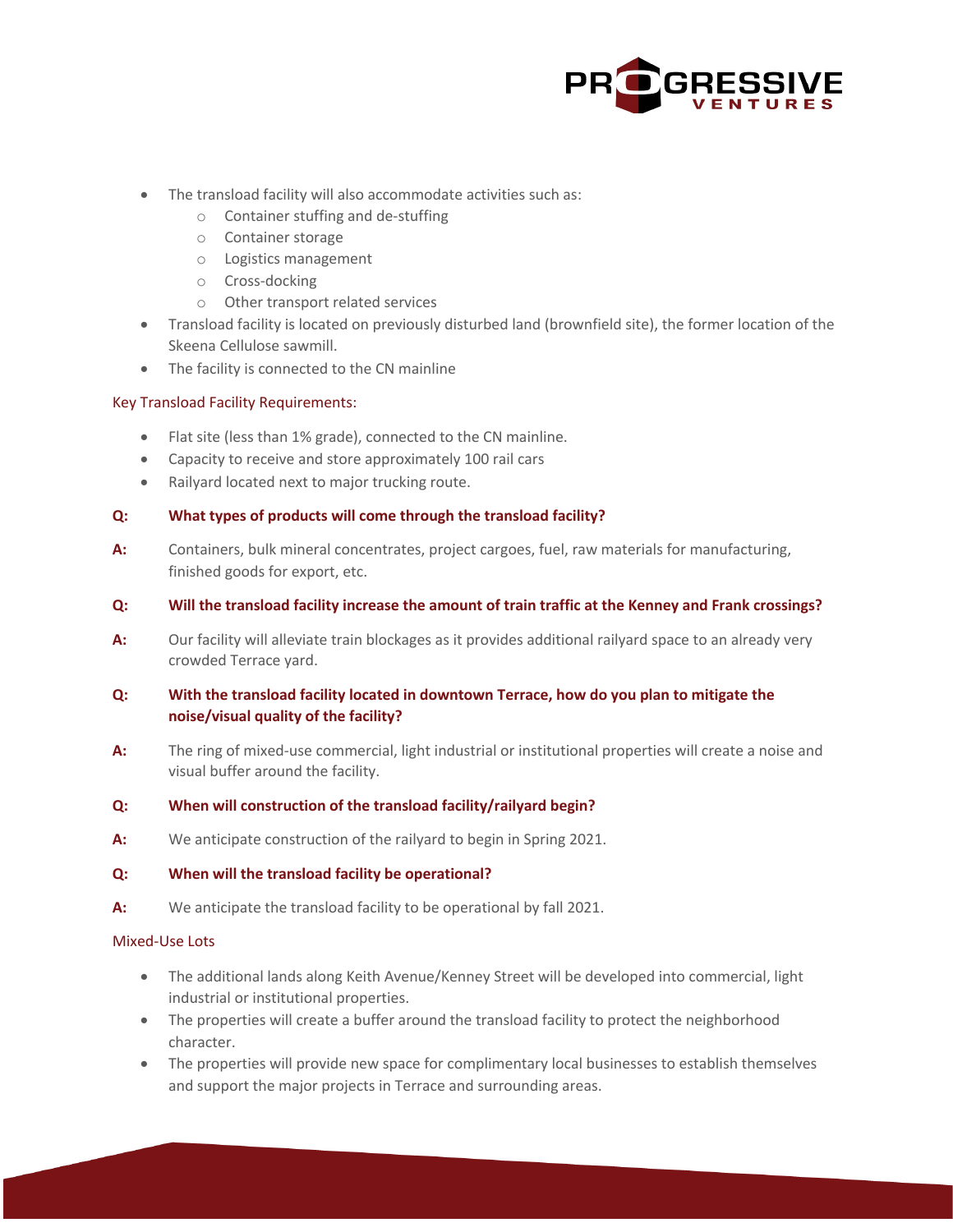

#### **Q: What is the size of each lot?**

- **A:** There are 14-acres of frontage property available. We will sub-divide to suit. We expect that a mix of 1-3-acre sized lots will suit the businesses that we foresee occupying these properties
- **Q: How many businesses do you anticipate?**
- **A:** 5-7 businesses.
- **Q: What types of businesses do you anticipate purchasing the lots for development?**
- **A:** Light industrial and commercial. Businesses complimentary to the transload facility and businesses that enhance Terrace as the service hub for industry in Northwest BC.

#### **Q: Is Progressive Ventures planning to build out the lots?**

- **A:** Dependent on the sale.
- **Q: How deep is the buffer between the transload facility and the mixed-use lots?**
- **A:** 68 meters
- **Q: Will the sale be on a first come first serve basis/how are you basing your evaluation criteria?**
- **A:** Yes, to first come first served, however, we will be looking for complimentary businesses who value the location and the finished vision, and businesses that will fit in with the City of Terrace's vision for an improved Keith Avenue streetscape.

#### **Q: If the zoning is already suitable and market demand exists, why haven't the mixed-use lots been developed?**

- **A:** The mixed lots haven't been developed yet because the old, contaminated site is not possible to subdivide until the remediation is completed. Our project contemplates a variety of revenue streams, which makes it feasible to bring the properties to the market.
	- o NSD is required to complete an assessment of the site and complete a remediation plan, which requires approval from the Ministry of Environment.
	- o Upon approval, NSD will receive a Certificate of Compliance from MOE that certifies the site has been remediated.
	- o After receiving the Certificate of Compliance, NSD will complete their business case for the entire 4800 Keith Avenue property, upon which time the frontage properties will be available for sale/development.

#### **Q: How much will the individual lots cost?**

**A:** To be determined.

#### **Q: When will the properties be available for sale/development?**

**A:** We anticipate the properties available for sale and development by Fall 2020.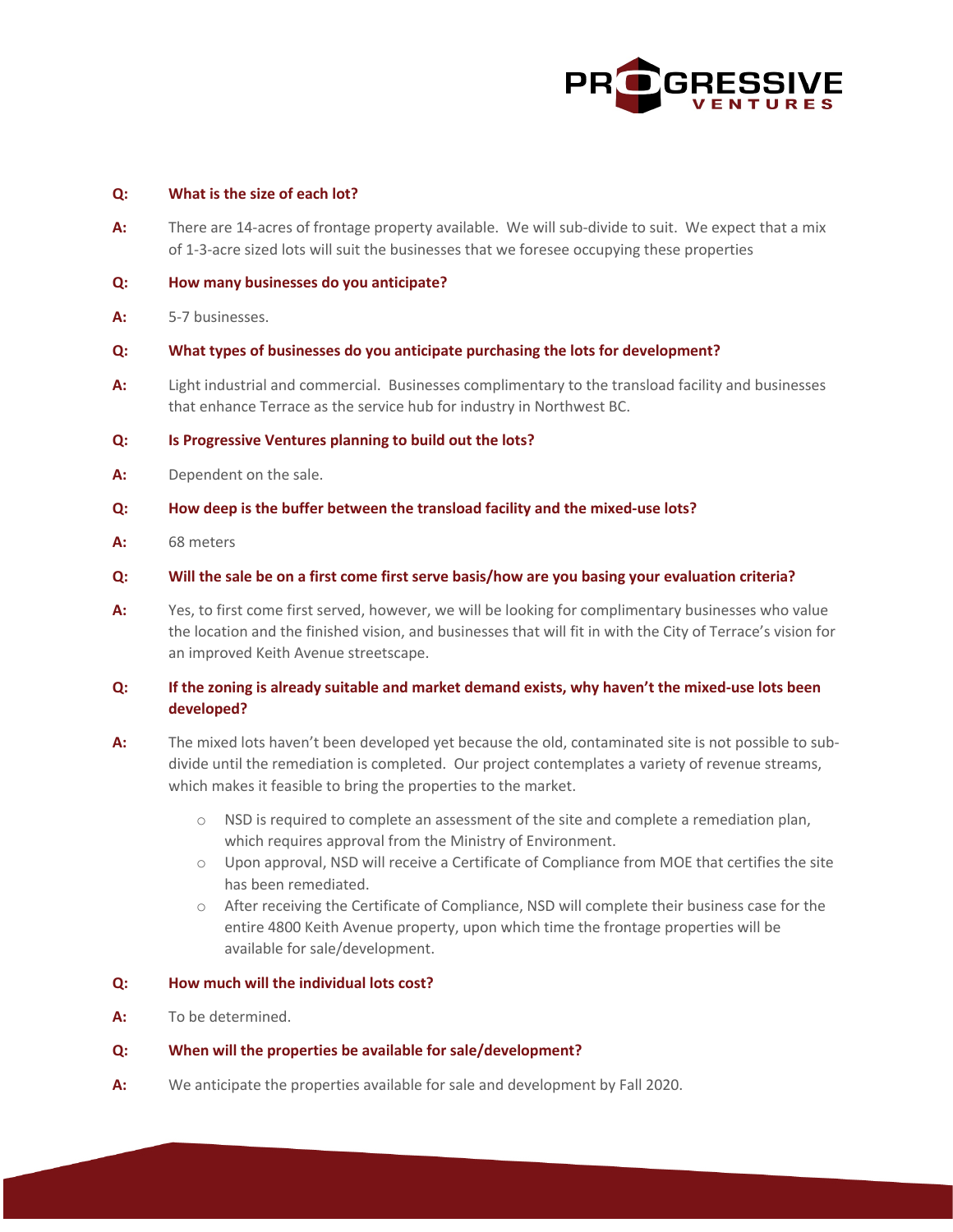

## **Transloading 101**

**Definition:** Transloading is the process of transferring cargo from one form of transportation to another. Intermodal refers to the containers, which can be transferred from a truck to a train to a ship and back again.

#### **Q: What is transloading facility?**

- **A:** A transloading facility can be designed to accommodate a number of activities, including:
	- Store rail cars
	- Transload containers, bulk materials and project cargos
	- Logistics management
	- Container storage
	- Cross-docking
	- Repackaging of goods such as container stuffing and de-stuffing

#### **Q: Will you have fuel/hazardous goods in the trains coming in and out of the facility/will the facility be used to store fuel?**

**A:** The transload facility will have a purpose built, separate, flat spur for fuel unloading. There will be no fuel storage on our site.

### **Safety**

#### **Q: What risks to the public and local businesses does the transload facility pose?**

**A:** Very limited. Additional train traffic inside the facility but the facility is a highly secured area. Fuel transfer but greater setbacks and higher standards than the existing facilities in Terrace and reduction of truck transfer from Prince George. Some noise from moving containers but buffered by ring of properties. Dust from material transfer is tightly controlled by MOE (Lafarge currently transloads cement powder and has done for many years, they would be the worst and you rarely see any impact currently).

## **The Opportunity:**

#### **Q: What is the market justification for undertaking the project?**

**A:** Based on early market engagement, there is a current need for additional industrial and commercial development in Northwest BC.

With the increased investment into new natural resource and energy export projects and high demand for more industrial services, in Northwest BC, the NSD Inland Port and Developments project will:

• Provide a new connection between local businesses and major projects with national and international supply and logistics chains serviced by rail.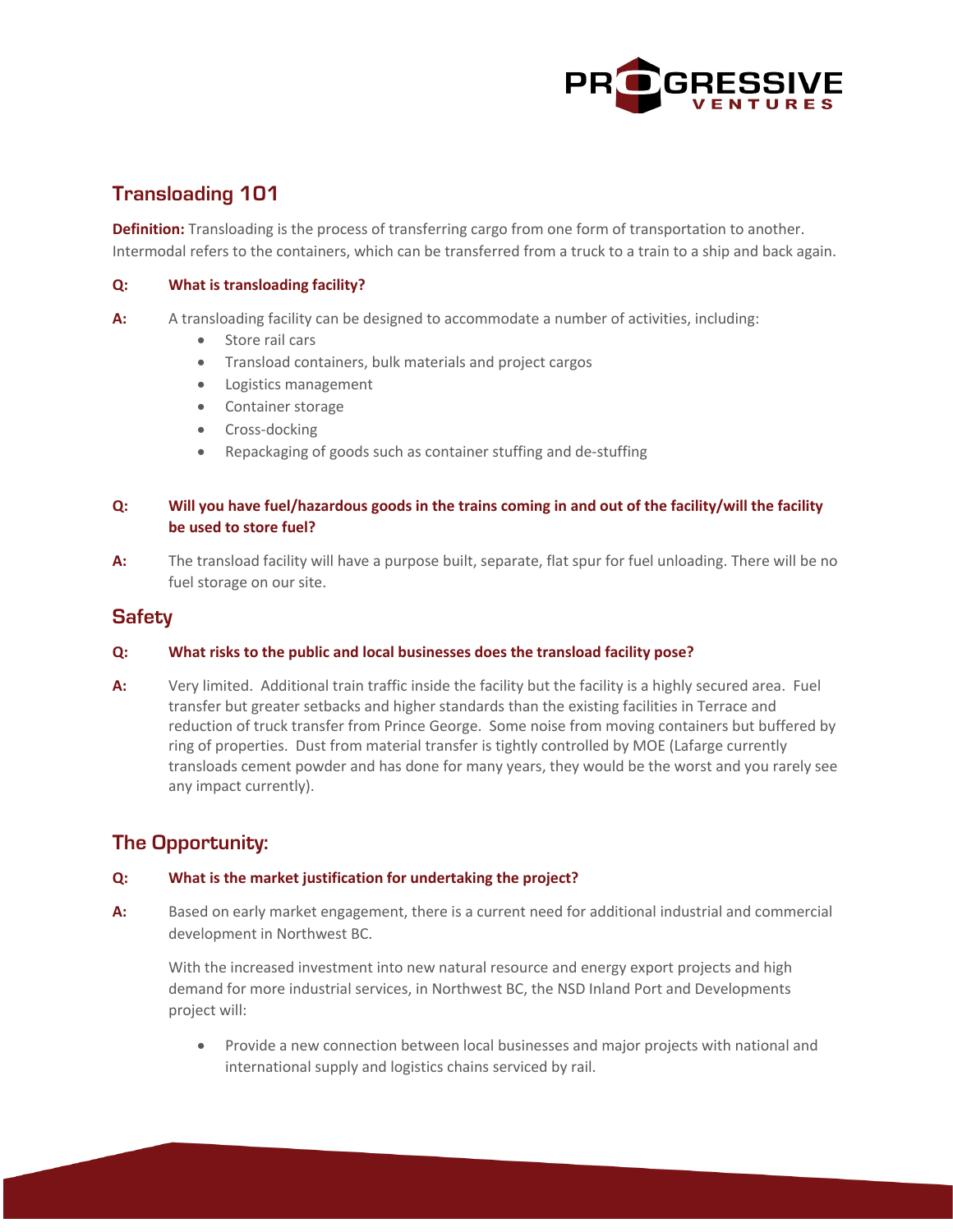

- Provide additional lands to support development of commercial, light industrial or institutional properties.
- Build upon Terrace's reputation as the service hub for Northwest BC and facilitate the region's ability to do business efficiently with trade partners around the world.

#### **Q: Have you secured tenants for the transload facility/is there any interest?**

**A:** Since acquiring this property in 2019, Progressive Ventures has been approached by numerous large industrial shippers and other stakeholders. Preliminary discussions are ongoing.

#### **Q: Have you sold any of the mixed-use lots/do you have any interest?**

**A:** Until the environmental remediation is complete it is not possible to sub-divide and sell. Right now the only thing that could be done on the property is a single industrial site.

### **Project Benefits**

NSD is committed to providing opportunities for local businesses and residents, while supporting and enhancing the City of Terrace's strategies to attract new business and further establish Terrace's reputation as the service and manufacturing hub for Northwest BC.

Our project will provide new employment and business opportunities and attract, support and facilitate business development that will contribute to a diversified and resilient local and regional economy.

#### **Q: What is the total investment of your project?**

- **A:** The estimated capital investment is greater than \$32 million.
	- \$12 million for the proposed transload facility
	- \$20 million for the commercial, light industrial or institutional development

#### **Q: How many jobs will the NSD Inland Port and Developments project create?**

- **A:** The project is estimated to create up to 175 direct, permanent jobs and up to 280 indirect permanent jobs.
	- 20 jobs for the transload facility
	- 155 at the associated buffer ring properties
	- Industry multiplier of 1.6% to determine the 280 indirect jobs that will be created (truckers moving things in and out / snow clearers / linen's washing company that cleans coveralls).

#### **Q: How does this project benefit Terrace?**

- **A:** The NSD Inland Port and Developments project will:
	- Increase tax revenue for the City of Terrace
	- Leverage existing infrastructure and enhance transportation and international trade connectivity and services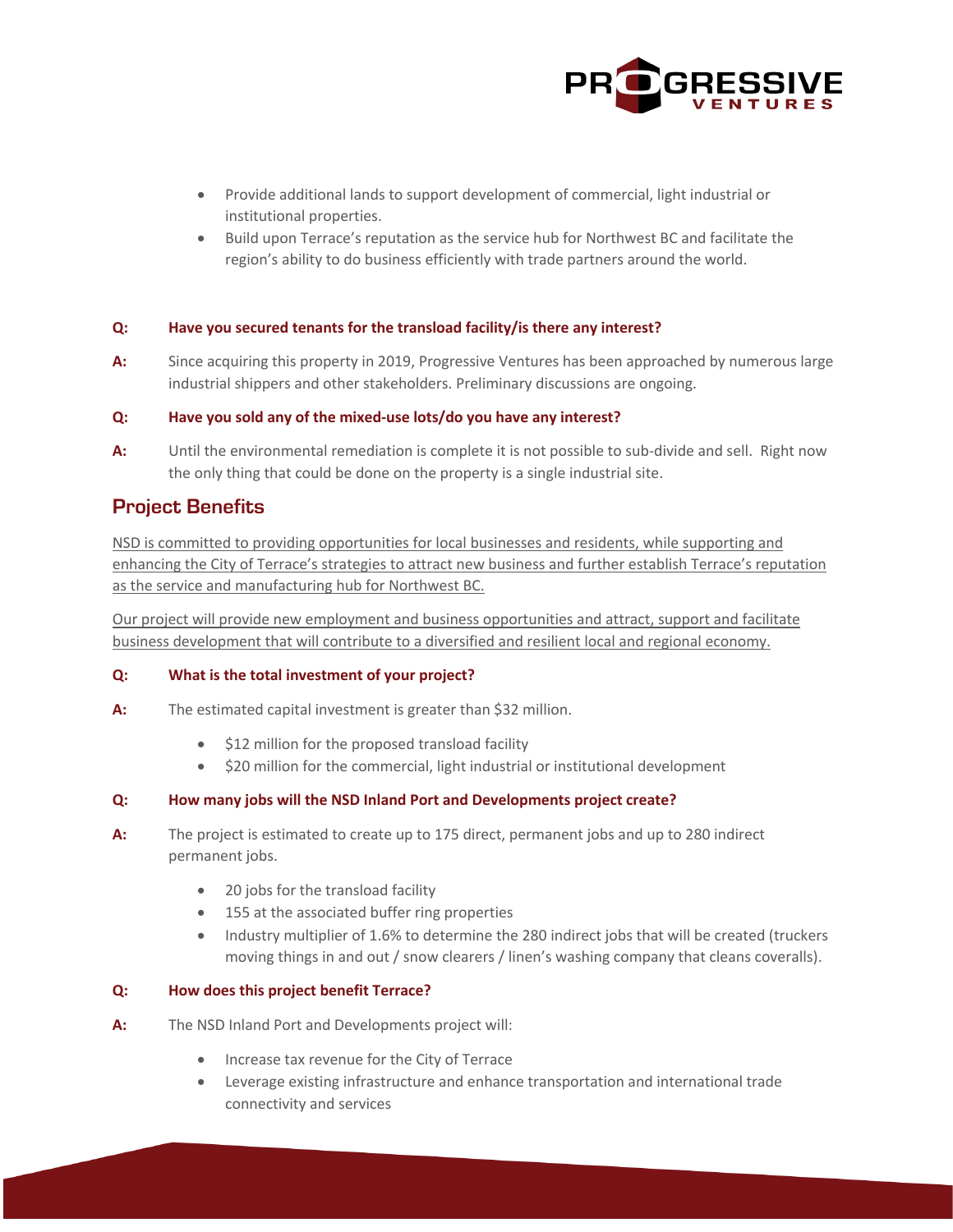

- Supports the QETDZ (airport) industrial lands
- Repurpose an underutilized industrial property
- Positioned in downtown Terrace (accessible by walk, transit, bike, etc.)

#### **Q: Where can we hear about/apply for NSD job opportunities?**

**A:** Currently NSD Inland Port and Developments does not have any open job opportunities. Please check back on our website: www.nsdinlandport.com regularly for future job opportunities with NSD Inland Port and Developments.

### **Public Consultation Strategy**

#### Background Information

Since November 2019, NSD has been meeting with the City of Terrace planners to ensure our proposed project is as consistent as possible with community objectives and will be technically feasible in the context of city infrastructure and planning considerations.

NSD has also met with local First Nations and the Ministry of Transportation and Infrastructure to introduce the project.

#### **Approach:**

- o Introduce our proposed project to the city and the community
- o Bring awareness of the potential value this project will bring to the City of Terrace and local businesses
- o Provide opportunities for the community to give input on our project

#### **Methods:**

- o Notify and be available to meet with property owners, stakeholders and local First Nations
- o Host an Open House with the community
- o Provide virtual opportunities to view display boards and submit input

#### **Outcomes:**

- o Provide the community with project information in a timely way
- o Demonstrate how the project has been updated based on the input provided
- o Earn the support of the community

#### **Q: How can the general public provide NSD with their feedback?**

A: There will be an online questionnaire available on our website from July 29<sup>th</sup> to August 13<sup>th</sup>.

You can also get in touch with NSD by email your comments to us at **info@nsdinlandport.com** or contact Hatha Callis to set up a meeting. Hatha's contact information is provided below

- Email hatha@pvlgroup.com
- Phone 250.641.1317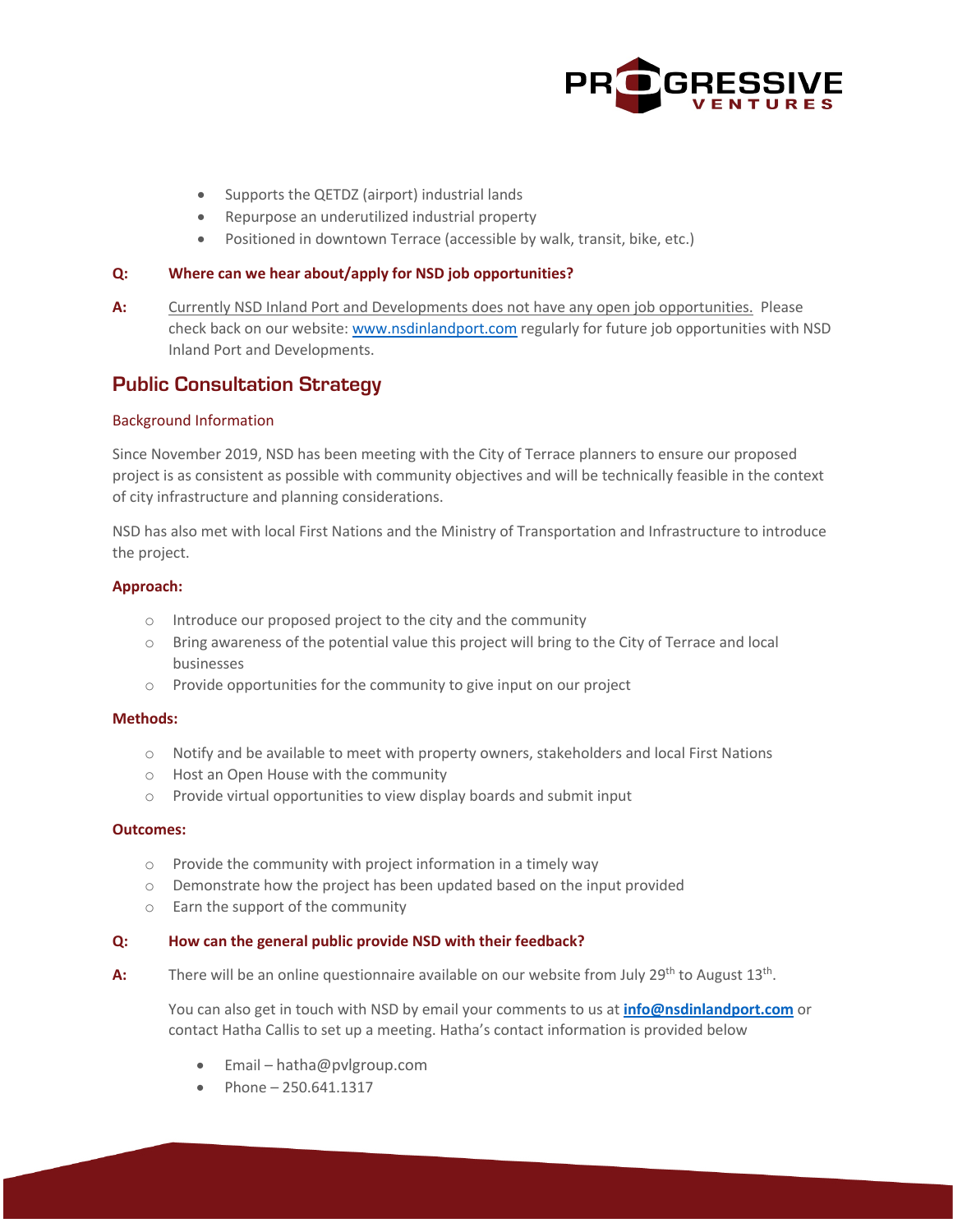

#### **Q: Where can I learn more about the NSD Inland Port and Developments project?**

**A:** Please visit our website: www.nsdinlandport.com

### **Rezoning and OCP Amendment**

#### **Q: Why are you required to rezone the property?**

**A:** Rezoning is required for the transload portion of the property only.

The property is currently zoned M1 Light Industrial, which provides for a mix of light industrial uses and compatible commercial uses.

The zoning required for the transload facility is M2 Heavy Industrial.

#### **Q: What about the Keith Estates Neighbourhood Concept Plan?**

**A:** We are requesting that the City of Terrace remove the transload portion of the property from the Keith Estates NCP and amend the Official Community Plan to rezone the transload portion of the property back to M2 Heavy Industrial zoning.

The form and character of commercial and light industrial buildings along the Keith Avenue frontage will be informed by the Keith Estates NCP during the development permit process for each property.

The residential component of the NCP is not considered to be a relevant component of the land use any more as there is capacity for approximately 3,500 new housing units in Terrace on land already zoned for residential uses. The context under which the Keith Estates NCP was developed has changed and the use is no longer considered the best use for the property.

### **Environmental Investigations**

#### **Q: What environmental studies has NSD undertaken?**

**A:** NSD initiated environmental studies in February 2019 to assess the environmental conditions of the site resulting from historical uses as a sawmill. The scope of environmental studies included soil and groundwater analysis from test pits, drill logs and monitoring wells.

Environmental and technical studies will be ongoing until the site has been remediated and NSD has achieved a Certificate of Compliance from the Ministry of Environment.

#### **Q: Does NSD have to go through an environmental assessment process?**

**A:** NSD is required to complete an assessment of the site and complete a remediation plan, which requires approval from the Ministry of Environment.

Upon approval, NSD will receive a Certificate of Compliance from MOE that certifies the site has been remediated.

#### **Q: When does NSD expect to receive the Certificate of Compliance from MOE?**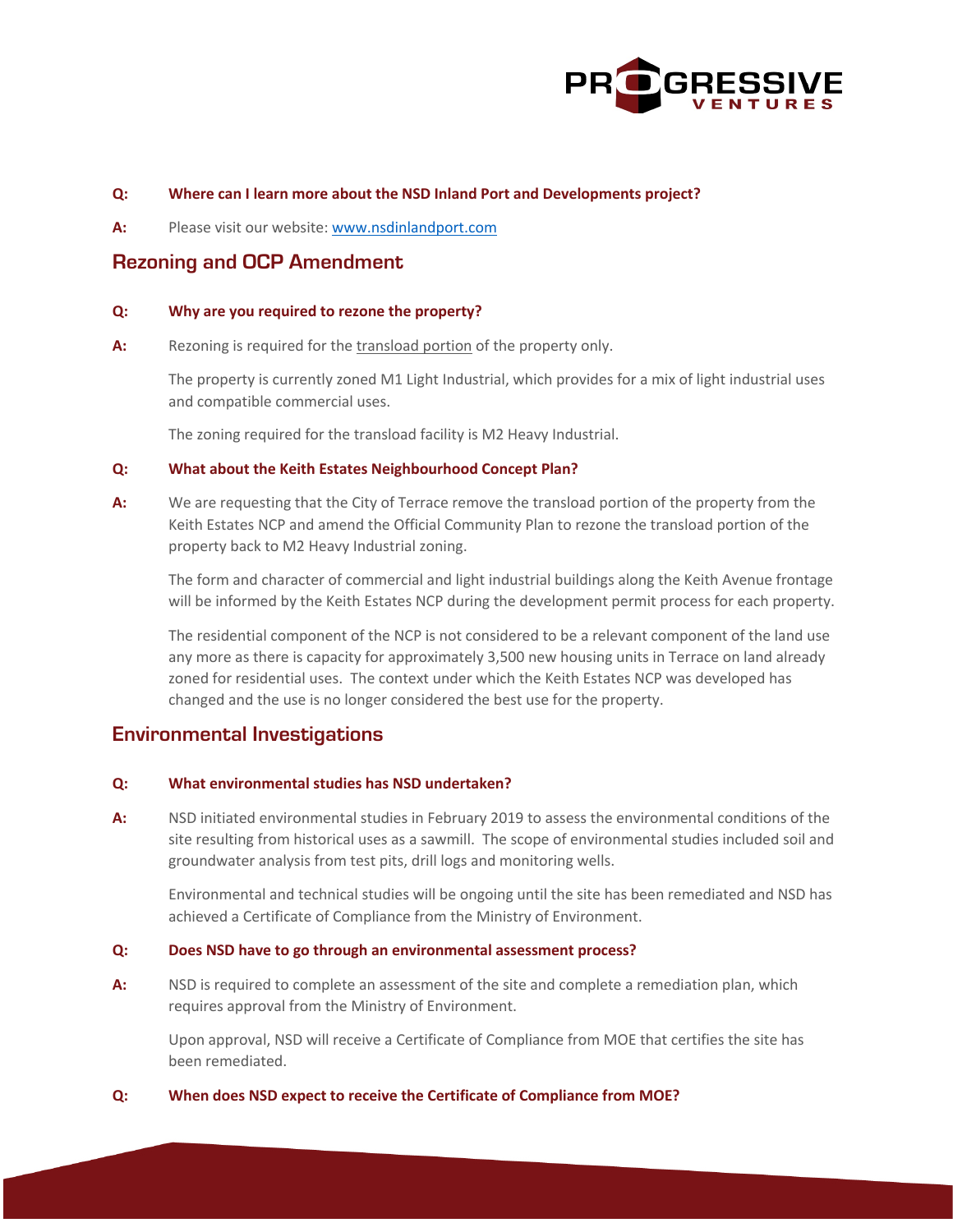

**A:** The Certificate of Compliance from MOE is expected by the fall of 2020.

#### **Q: What are the initial results of your environmental studies?**

**A:** Light remediation is required to address a number of low severity environmental issues.

#### **Q: Will the results of your studies be available to the public?**

**A:** Environmental and technical studies will be ongoing until the site has been remediated and NSD has achieved a Certificate of Compliance from the Ministry of Environment.

When MOE issues their Certificate of Compliance it will be verification that the soils are suitable for the land-use designation.

### **Geotechnical Evaluations**

#### Timeline

• Beginning in 2019, NSD has performed preliminary geotechnical investigations of the subsurface ground conditions to determine feasibility of the proposed infrastructure and inform the design and construction of the facility.

#### **Q: What type of Investigations has NSD been undertaking?**

- **A:** NSD has undertaken geotechnical investigation types throughout the project component areas. These investigation types include the following:
	- Test pits to examine near surface soil conditions
	- Analysis of test pits and drill logs from previous environmental investigation data

#### **Q: What are the results of your geotechnical investigations?**

- **A:** The results of the geotechnical investigations include the following:
	- Soil types vary across the property and with depth
	- The presence of some deposits of old organic waste was found
	- Ground conditions of the site are considered suitable for the proposed development

Additional geotechnical investigations and recommendations will be required for the development of the proposed infrastructure.

## **Traffic Impact Assessment**

#### **Q: What traffic studies have been to date?**

- **A:** NSD initiated a Traffic Impact Assessment in March of 2020
- **Q: Will NSD create an increase in traffic?**